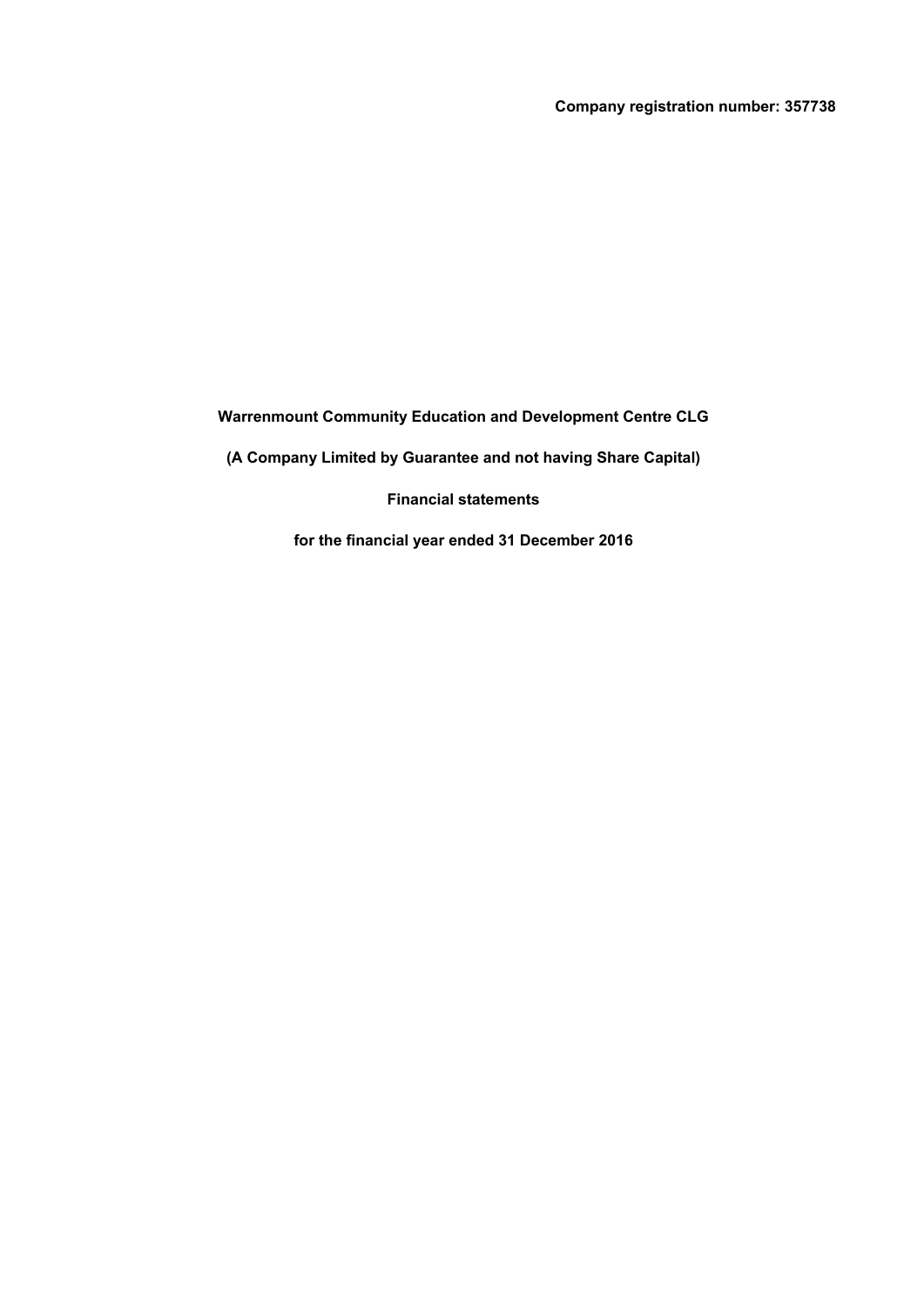# **Contents**

|                                             | Page           |
|---------------------------------------------|----------------|
| Directors and other information             | 1              |
| Directors report                            | $2 - 3$        |
| Directors responsibilities statement        | 4              |
| Independent auditor's report to the members | $5 - 6$        |
| Profit and loss account                     | $\overline{7}$ |
| Statement of income and retained earnings   | 8              |
| <b>Balance sheet</b>                        | 9              |
| Statement of cash flows                     | 10             |
| Notes to the financial statements           | $11 - 15$      |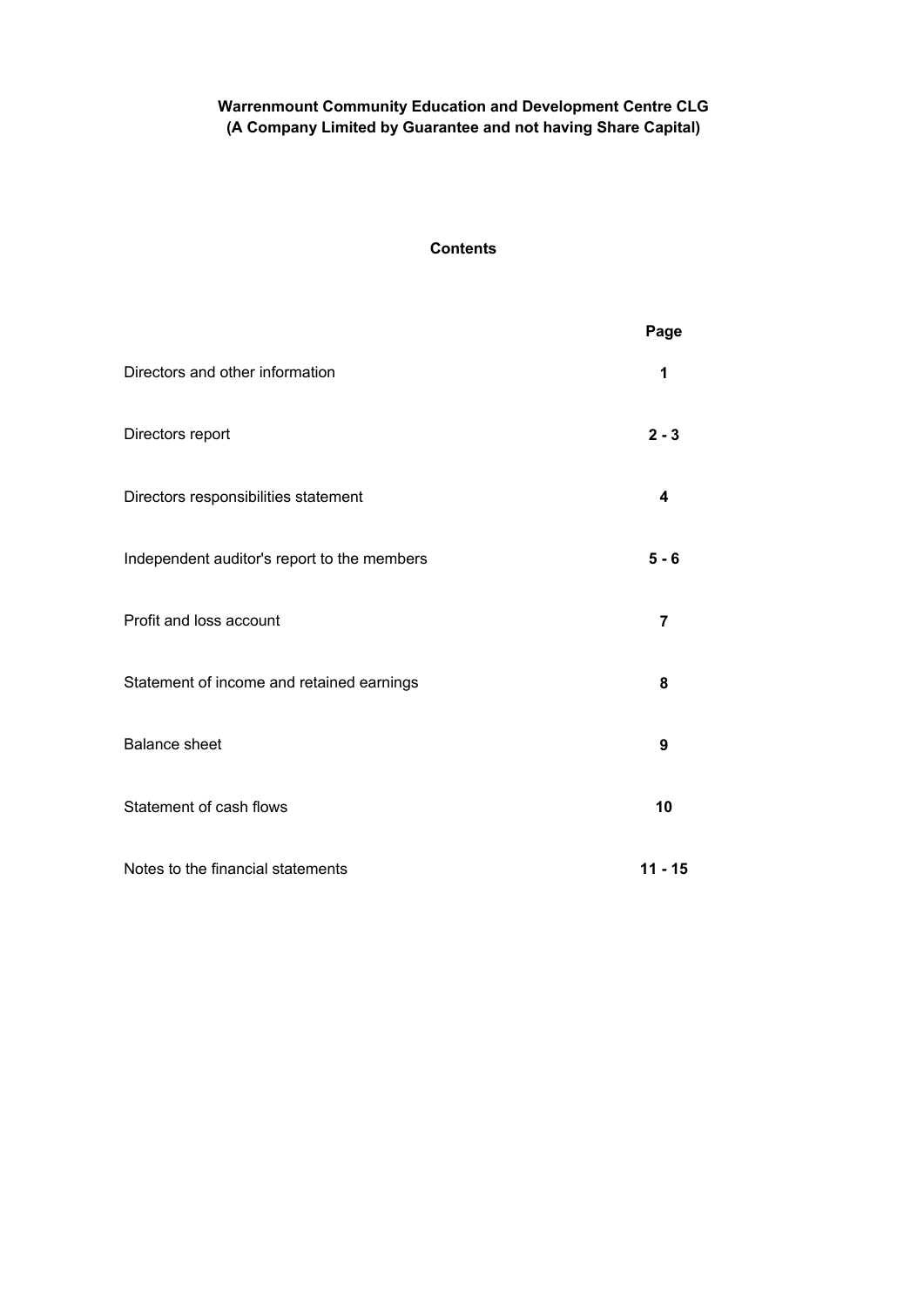# **Warrenmount Community Education and Development Centre CLG Company limited by guarantee**

# **Directors and other information**

| <b>Directors</b>         | David Corrigan<br>Eamonn Hunt<br><b>Margaret Healy</b><br>Liam Kilbride<br>Gerard Long<br>Georgina Wright<br>Pauline McGaley<br>Donal Egan<br>Alicia Byrne |
|--------------------------|------------------------------------------------------------------------------------------------------------------------------------------------------------|
| <b>Secretary</b>         | Pauline McGaley                                                                                                                                            |
| <b>Company number</b>    | 357738                                                                                                                                                     |
| <b>Registered office</b> | <b>Presentation Provincilate</b><br>27 Wainsfort Draive<br>Terenure<br>Dublin 6W                                                                           |
| <b>Business address</b>  | <b>Mill Street</b><br>Dublin <sub>8</sub>                                                                                                                  |
| <b>Auditor</b>           | McCloskey & Co<br><b>Apex Business Centre</b><br><b>Blackthorn Road</b><br>Sandyford<br>Dublin 18                                                          |
| <b>Bankers</b>           | Bank of Ireland<br>85 James Street<br>Dublin 8                                                                                                             |
| <b>Solicitors</b>        | Mason Hayes & Curran<br>South Bank House<br><b>Barrow Street</b><br>Dublin 4<br>Page 1                                                                     |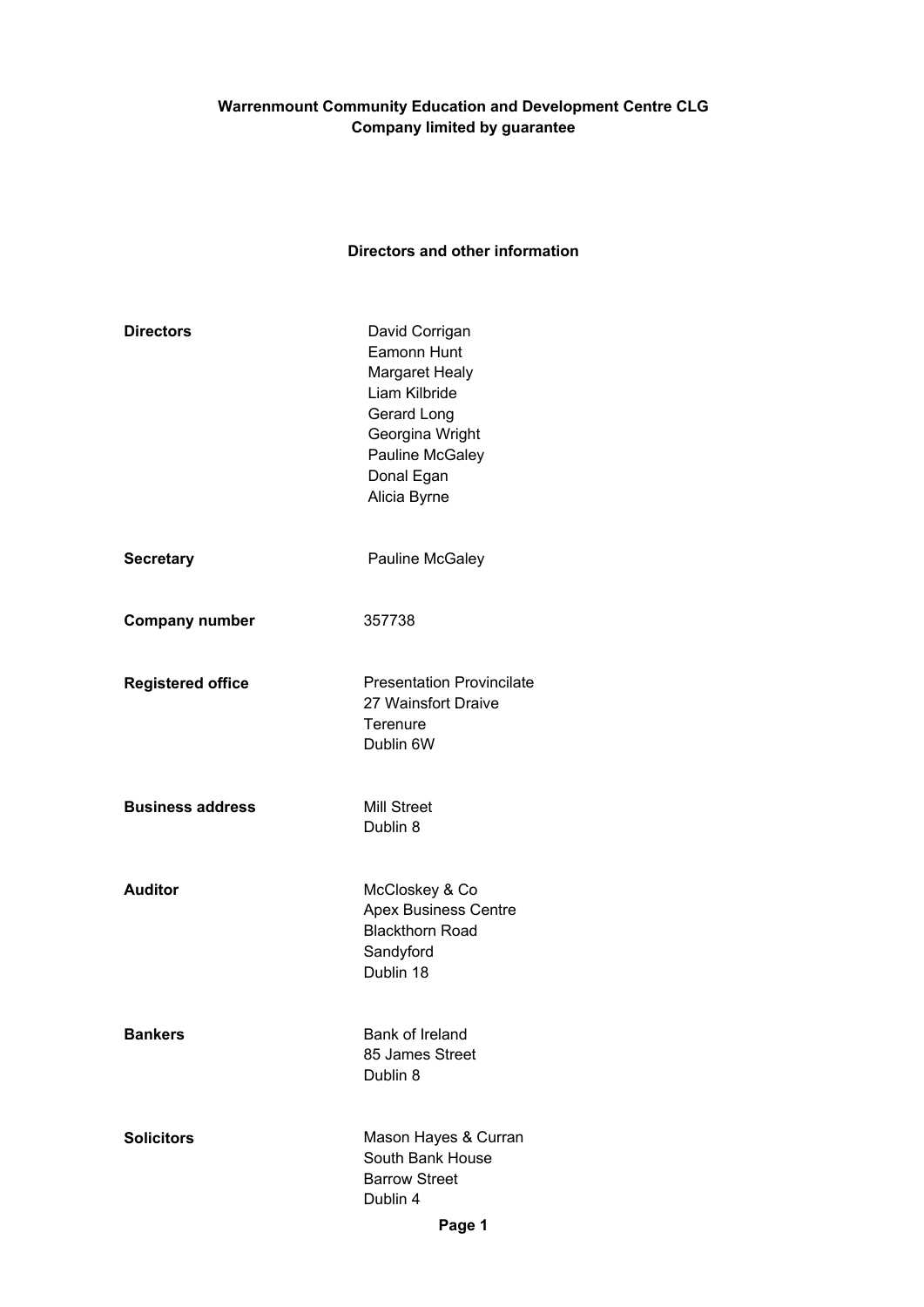### **Directors report**

The directors present their annual report and the audited financial statements of the company for the financial year ended 31 December 2016.

#### **Directors**

The names of the persons who at any time during the financial year were directors of the company are as follows:

David Corrigan Eamonn Hunt Margaret Healy Liam Kilbride Gerard Long Georgina Wright Pauline McGaley Donal Egan Alicia Byrne

### **Principal activities**

The principal activity of the company is the provision of adult and educational courses.

#### **Development and performance**

The company performed at similar levels to previous years and the company was further able to develop the services offered at the centre.

The deficit for the financial year amounted to -€37,464 (2015: €34,357) and this was transferred to reserves at the year end.

#### **Principal risks and uncertainties**

The Directors have identified that the key risks and uncertainties the company faces relate to the risk of reduced state funding in the future and of the potential increase in compliance requirements in accordance with company, health and safety, taxation and other legislation;

The company mitigates these risks as follows: i) The company continually monitors the level of activity, prepares and monitors its budgets targets and projections. ii) The company closely monitors emerging changes to regulations and legislation on an ongoing basis.

Internal control risks are minimised by the implementation of procedures for authorisation of all transactions and projects. Procedures are in place to ensure compliance with health and safety of staff, volunteers and students.

#### **Likely future developments**

The company plans continuing the activities outlined above in the forthcoming years subject to satisfactory funding arrangements.

#### **Accounting records**

The measures taken by the directors to secure compliance with the requirements of sections 281 to 285 of the Companies Act 2014 with regard to the keeping of accounting records are the implementation of necessary policies and procedures for recording transactions, the employment of competent accounting personnel with appropriate expertise and the provision of adequate resources to the financial function. The accounting records of the company are located at the registered office.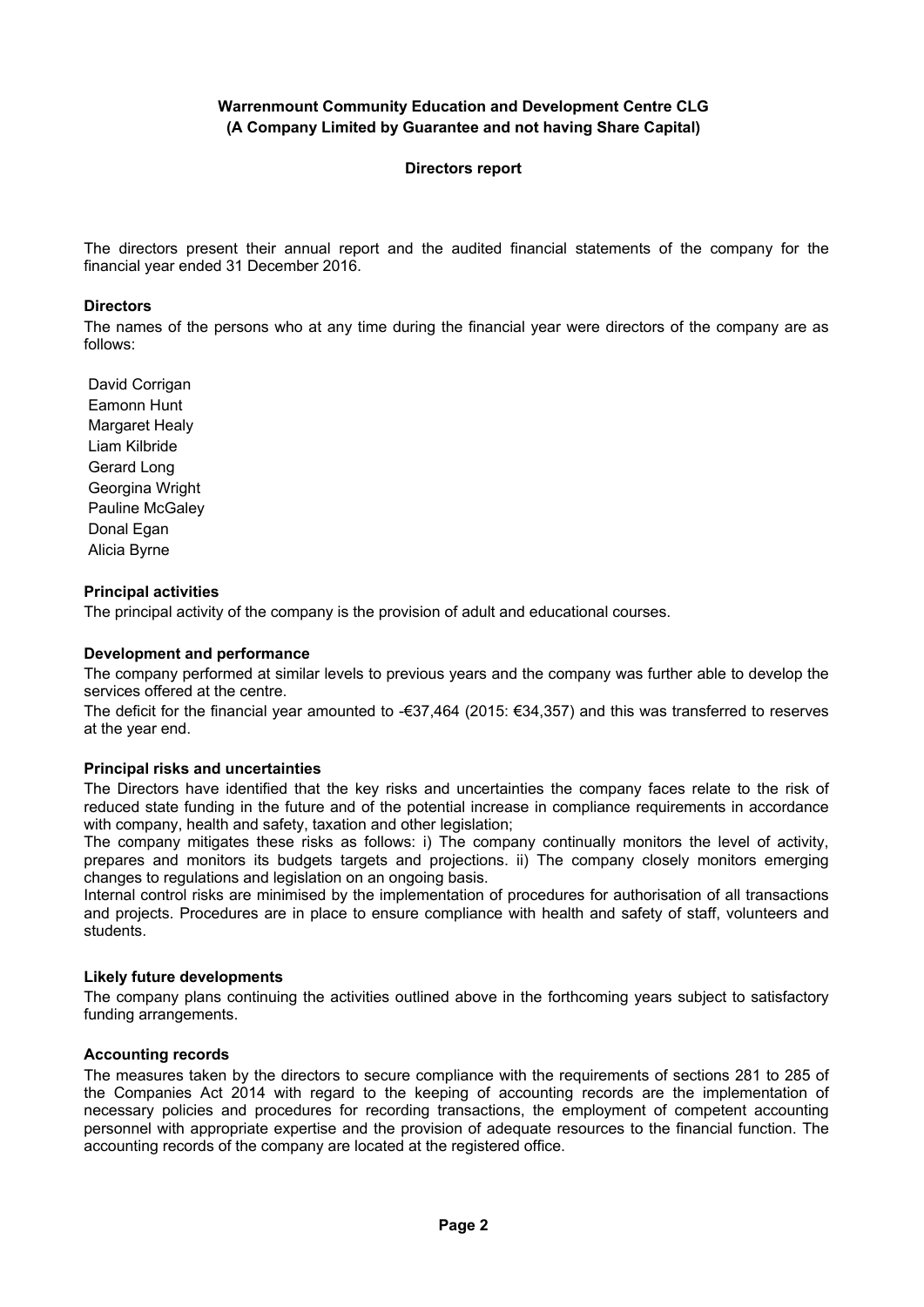# **Directors report (continued)**

## **Relevant audit information**

In the case of each of the persons who are directors at the time this report is approved in accordance with section 332 of Companies Act 2014:

- so far as each director is aware, there is no relevant audit information of which the company's statutory auditors are unaware, and
- each director has taken all the steps that he or she ought to have taken as a director in order to make himself or herself aware of any relevant audit information and to establish that the company's statutory auditors are aware of that information.

This report was approved by the board of directors on 23 March 2017 and signed on behalf of the board by:

Director Director

Margaret Healy **Pauline McGaley**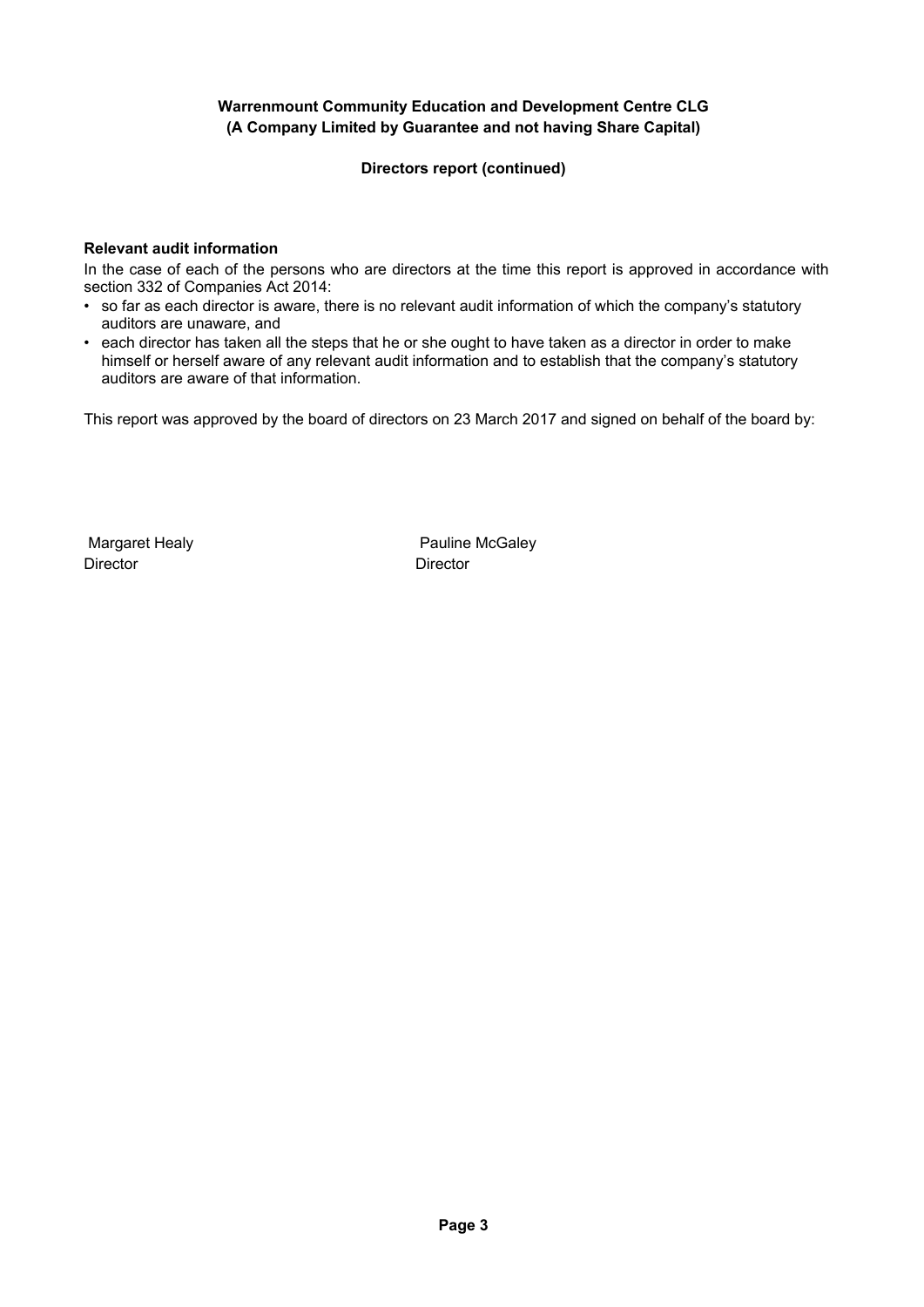### **Directors responsibilities statement**

The directors are responsible for preparing the directors report and the financial statements in accordance with applicable Irish law and regulations.

Irish company law requires the directors to prepare financial statements for each financial year. Under the law, the directors have elected to prepare the financial statements in accordance with Companies Act 2014 and FRS 102 "The Financial Reporting Standard applicable in the UK and Republic of Ireland" issued by the Financial Reporting Council, and promulgated by the Institute of Chartered Accountants in Ireland. Under company law, the directors must not approve the financial statements unless they are satisfied that they give a true and fair view of the assets, liabilities and financial position of the company as at the financial year end date and of the profit or loss of the company for the financial year and otherwise comply with the Companies Act 2014.

In preparing these financial statements, the directors are required to:

- select suitable accounting policies and then apply them consistently;
- make judgments and accounting estimates that are reasonable and prudent;
- state whether the financial statements have been prepared in accordance with applicable accounting standards, identify those standards, and note the effect and the reasons for any material departure from those standards; and
- prepare the financial statements on the going concern basis unless it is inappropriate to presume that the company will continue in business.

The directors are responsible for ensuring that the company keeps or causes to be kept adequate accounting records which correctly explain and record the transactions of the company, enable at any time the assets, liabilities, financial position and profit or loss of the company to be determined with reasonable accuracy, enable them to ensure that the financial statements and directors report comply with the Companies Act 2014 and enable the financial statements to be audited. They are also responsible for safeguarding the assets of the company and hence for taking reasonable steps for the prevention and detection of fraud and other irregularities.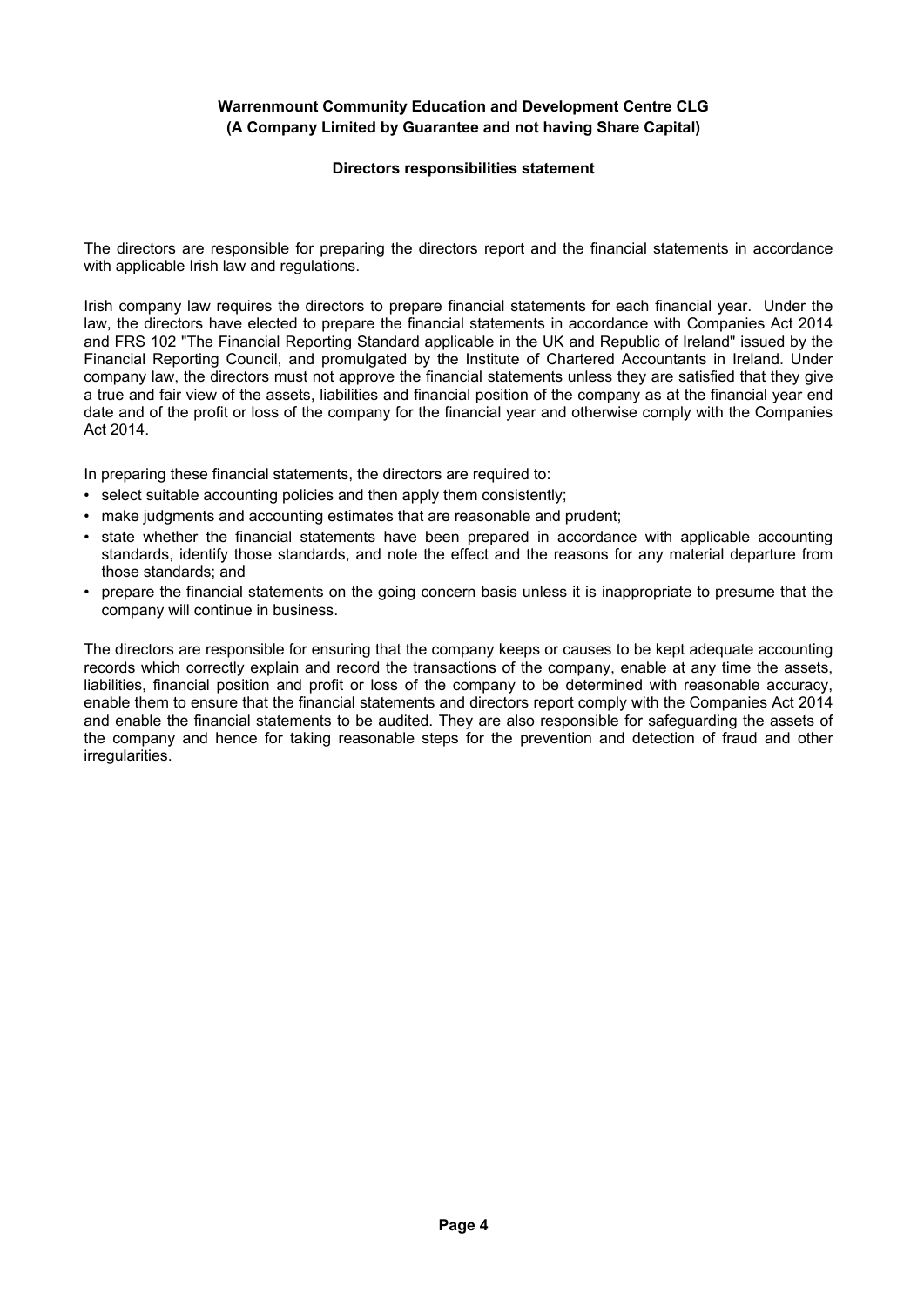## **Independent auditor's report to the members of Warrenmount Community Education and Development Centre CLG**

We have audited the financial statements of Warrenmount Community Education and Development Centre CLG for the year ended 31 December 2016 which comprise the profit and loss account, statement of income and retained earnings, balance sheet, statement of cash flows and related notes. The relevant financial reporting framework that has been applied in their preparation is the Companies Act 2014 and FRS 102 The Financial Reporting Standard applicable in the UK and Republic of Ireland issued by the Financial Reporting Council and promulgated by the Institute of Chartered Accountants in Ireland.

This report is made solely to the company's members, as a body, in accordance with section 391 of the Companies Act 2014. Our audit work has been undertaken so that we might state to the company's members those matters we are required to state to them in an auditors report and for no other purpose. To the fullest extent permitted by law, we do not accept or assume responsibility to anyone other than the company and the company's members as a body, for our audit work, for this report, or for the opinions we have formed.

### **Respective responsibilities of directors and auditor**

As explained more fully in the directors responsibilities statement set out on page 4, the directors are responsible for the preparation of the financial statements and for being satisfied that they give a true and fair view and otherwise comply with the Companies Act 2014. Our responsibility is to audit and express an opinion on the financial statements in accordance with Irish law and International Standards on Auditing (UK and Ireland). Those standards require us to comply with the Auditing Practices Board's (APB's) Ethical Standards for Auditors, including "APB Ethical Standard - Provisions Available for Small Entities (Revised)", in the circumstances set out below:

As a small entity under the provisions of the APB in relation to Ethical Standards we engage our auditor to assist with the preparation of the financial statements.

#### **Scope of the audit of the financial statements**

An audit involves obtaining evidence about the amounts and disclosures in the financial statements sufficient to give reasonable assurance that the financial statements are free from material misstatement, whether caused by fraud or error. This includes an assessment of: whether the accounting policies are appropriate to the company's circumstances and have been consistently applied and adequately disclosed; the reasonableness of significant accounting estimates made by the directors; and the overall presentation of the financial statements. In addition, we read all the financial and non-financial information in the directors report to identify material inconsistencies with the audited financial statements and to identify any information that is apparently materially incorrect based on, or materially inconsistent with, the knowledge acquired by us in the course of performing the audit. If we become aware of any apparent material misstatements or inconsistencies we consider the implications for our report.

#### **Opinion on financial statements**

In our opinion the financial statements:

- give a true and fair view of the assets, liabilities and financial position of the company as at 31 December 2016 and of its loss for the year then ended; and
- have been properly prepared in accordance with the relevant reporting framework and, in particular the requirements of the Companies Act 2014.

#### **Matters on which we are required to report by the Companies Act 2014**

- We have obtained all the information and explanations which we consider necessary for the purposes of our audit.
- In our opinion the accounting records of the company were sufficient to permit the financial statements to be readily and properly audited.
- The financial statements are in agreement with the accounting records.
- In our opinion the information given in the directors report is consistent with the financial statements.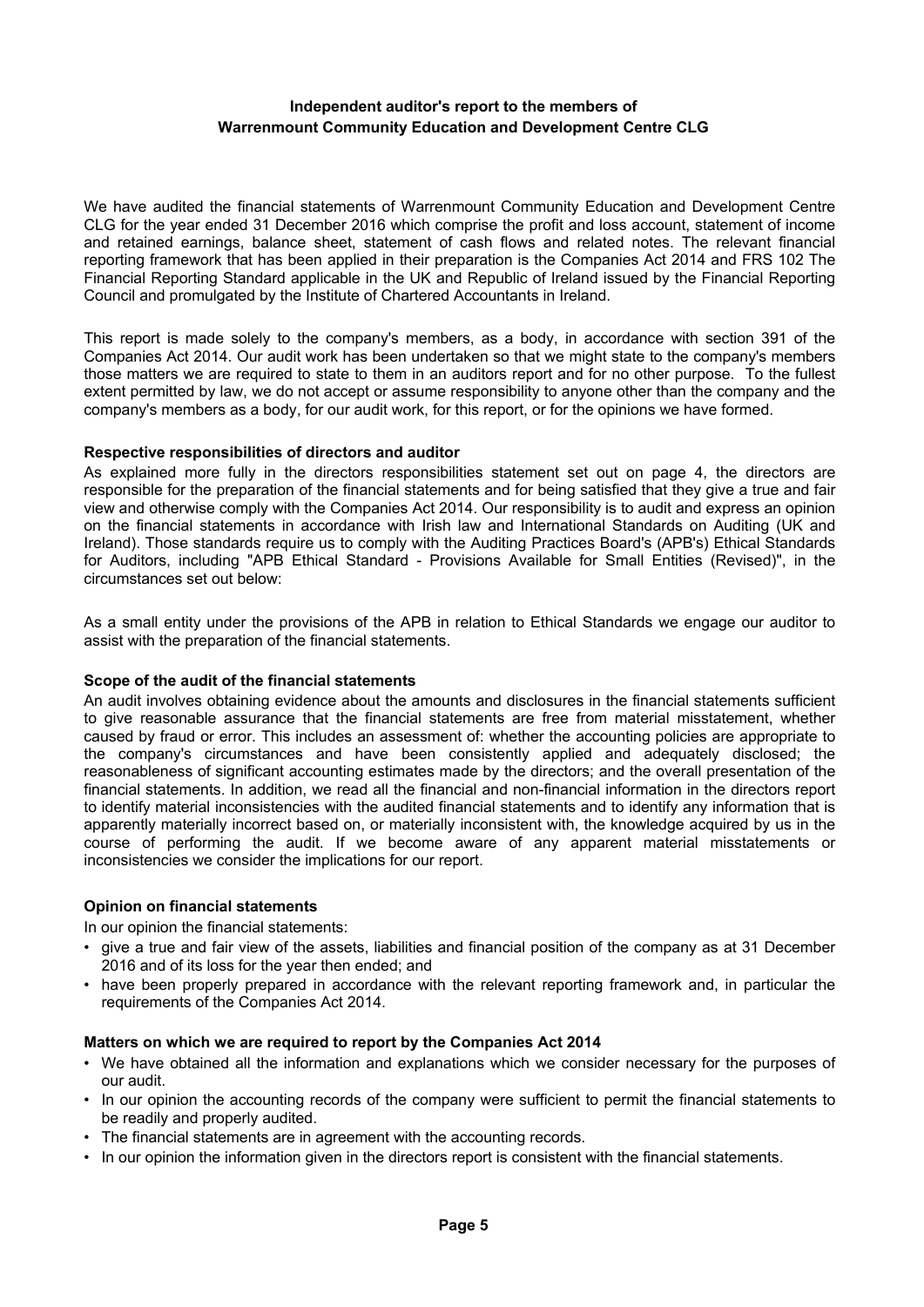# **Independent auditor's report to the members of Warrenmount Community Education and Development Centre CLG (continued)**

## **Matters on which we are required to report by exception**

We have nothing to report in respect of our obligation under the Companies Act 2014 to report to you if, in our opinion, the disclosures of directors remuneration and transactions specified by sections 305 to 312 of the Act are not made.

Thomas E. McCloskey

For and on behalf of McCloskey & Co Chartered Accountants & Registered Auditor Apex Business Centre Blackthorn Road Sandyford Dublin 18

23 March 2017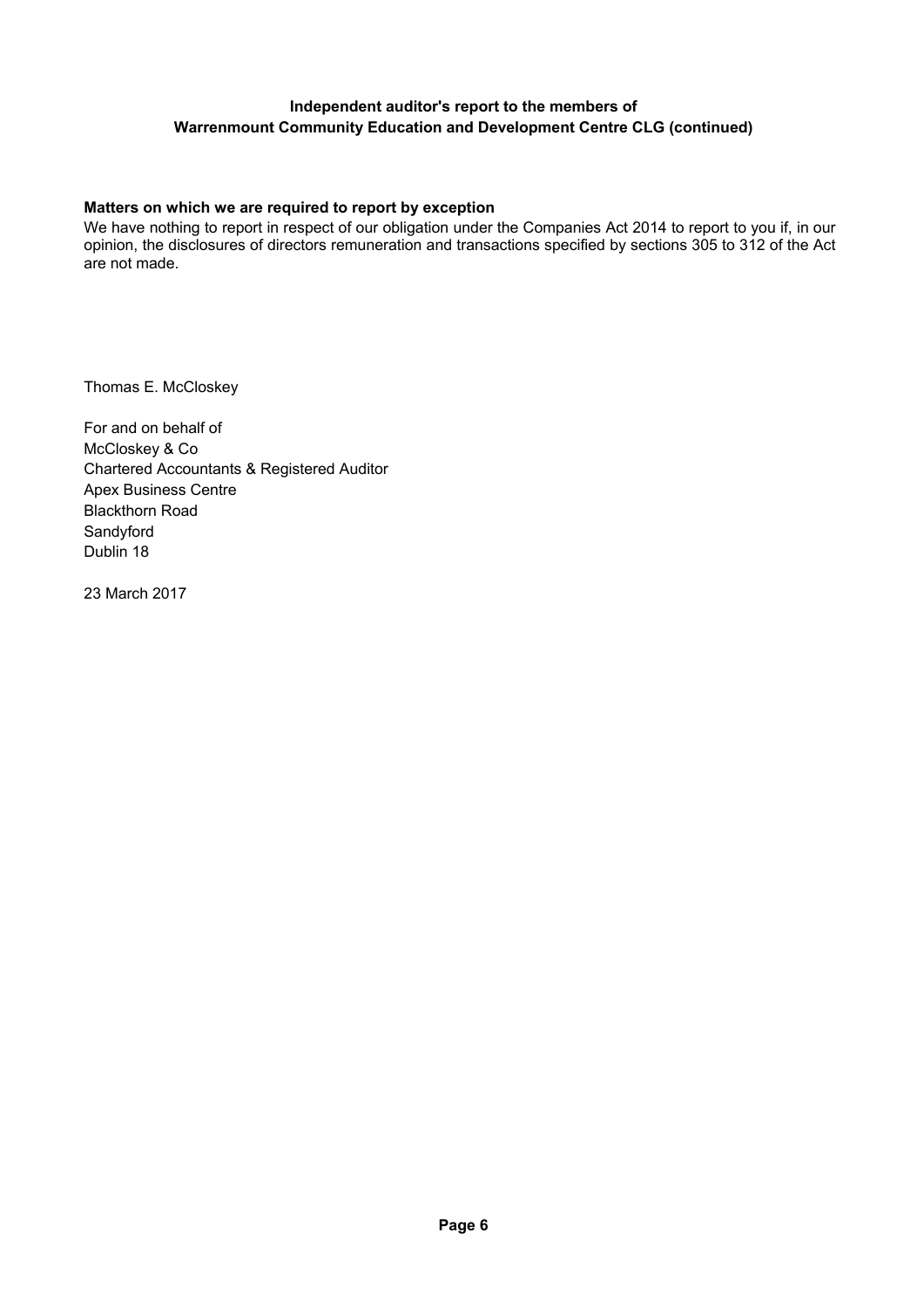# **Profit and loss account Financial year ended 31 December 2016**

|                                                      | <b>Note</b> | 2016<br>€  | 2015<br>€  |
|------------------------------------------------------|-------------|------------|------------|
| <b>Turnover</b>                                      | 4           | 236,719    | 270,767    |
| Direct costs                                         |             | (7,032)    | (26, 311)  |
| <b>Gross profit</b>                                  |             | 229,687    | 244,456    |
| Administrative expenses                              |             | (267, 768) | (210, 647) |
| <b>Operating (loss)/profit</b>                       | 5           | (38,081)   | 33,809     |
| Other interest receivable and similar income         | 7           | 617        | 548        |
| (Loss)/profit on ordinary activities before taxation |             | (37, 464)  | 34,357     |
| Tax on (loss)/profit on ordinary activities          |             |            |            |
| (Loss)/profit for the financial year                 |             | (37, 464)  | 34,357     |

All the activities of the company are from continuing operations.

The company has no other recognised items of income and expenses other than the results for the financial year as set out above.

**The notes on pages 11 to 15 form part of these financial statements.**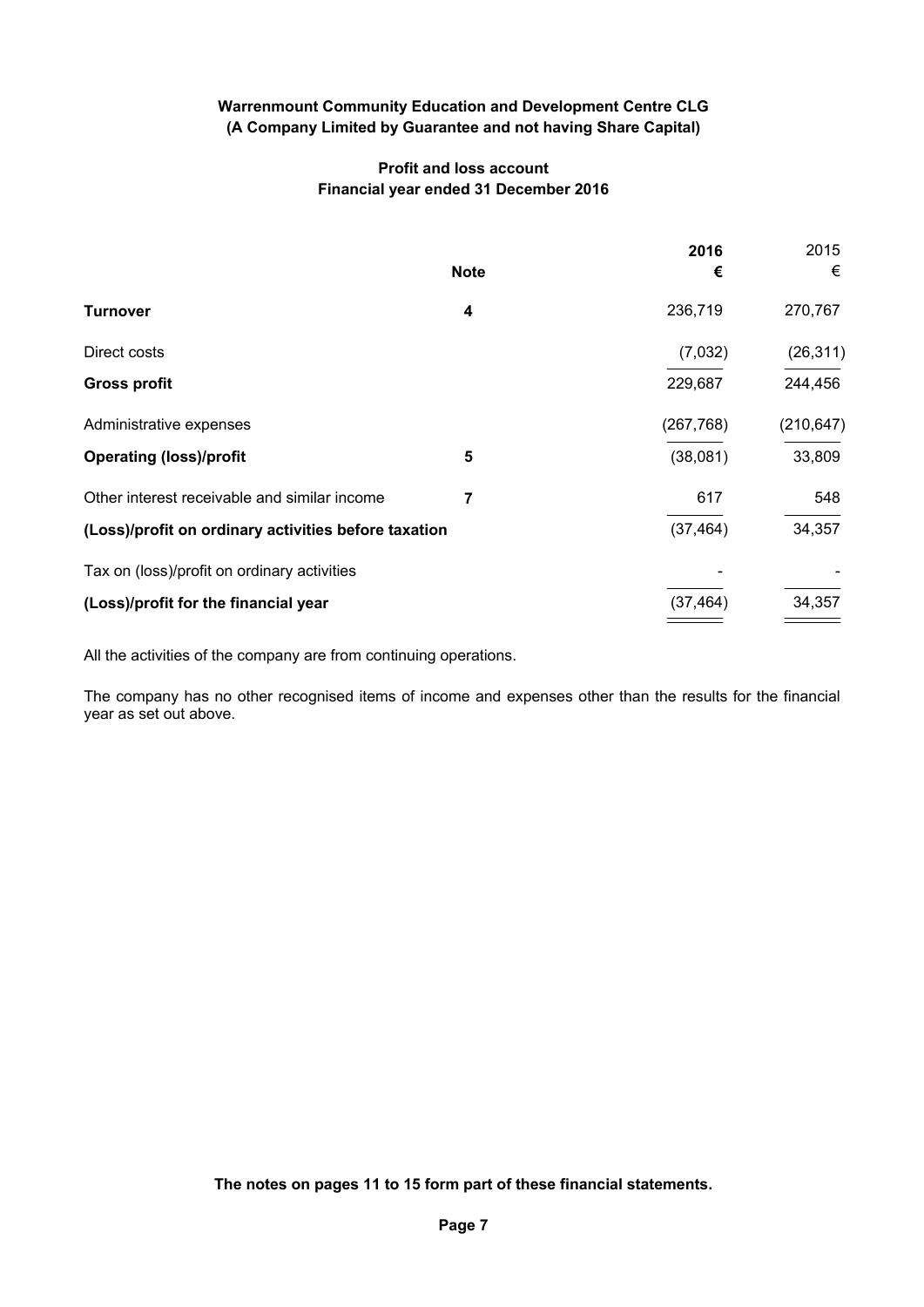# **Statement of income and retained earnings Financial year ended 31 December 2016**

|                                                      | 2016<br>€ | 2015<br>€ |
|------------------------------------------------------|-----------|-----------|
| (Loss)/profit for the financial year                 | (37, 464) | 34,357    |
| Retained earnings at the start of the financial year | 230,024   | 195,667   |
| Retained earnings at the end of the financial year   | 192,560   | 230,024   |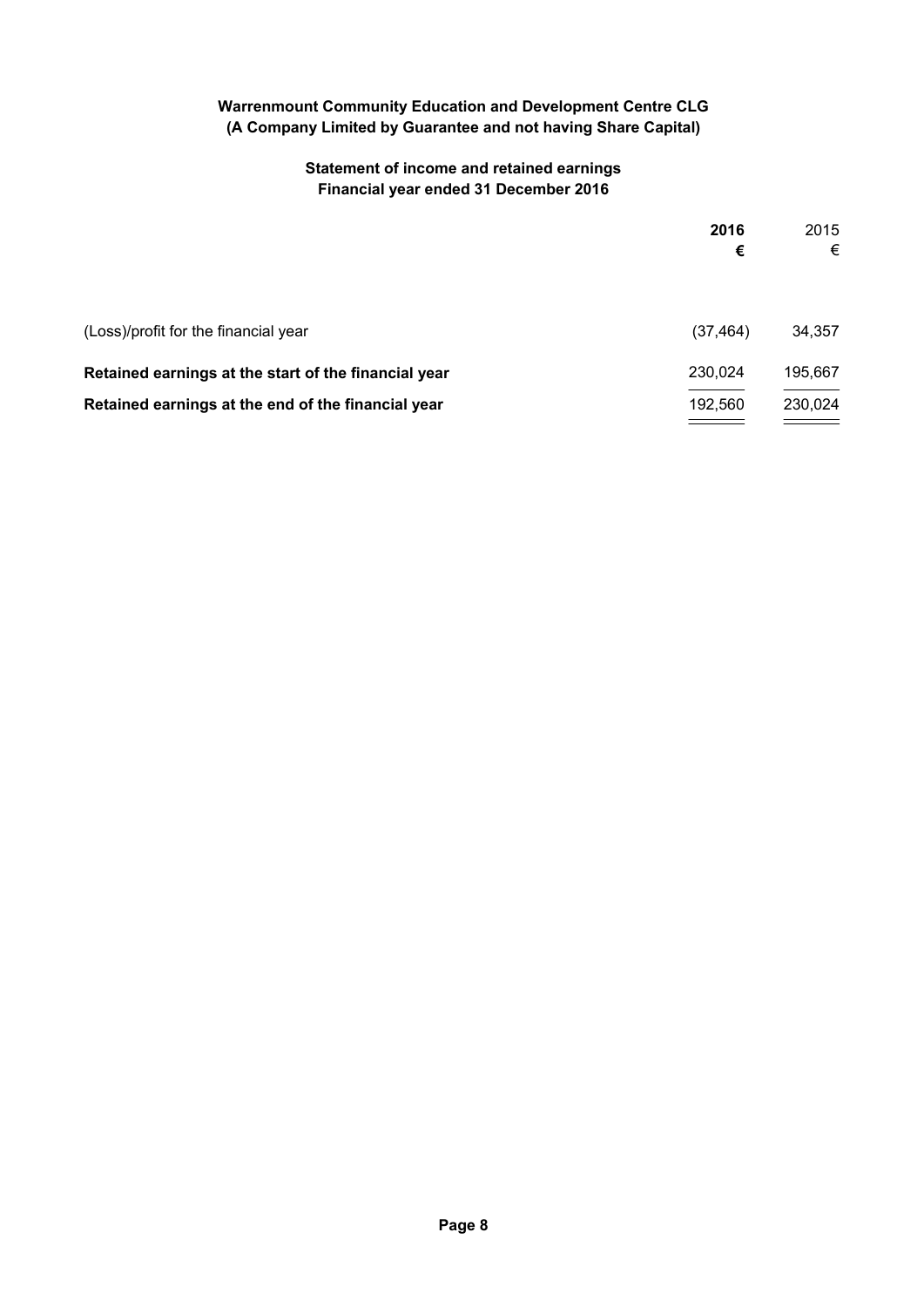# **Balance sheet As at 31 December 2016**

|                                                        | 2016        |          | 2015    |         |         |
|--------------------------------------------------------|-------------|----------|---------|---------|---------|
|                                                        | <b>Note</b> | €        | €       | €       | €       |
| <b>Fixed assets</b>                                    |             |          |         |         |         |
| Tangible assets                                        | 8           | 31,105   |         | 34,256  |         |
|                                                        |             |          | 31,105  |         | 34,256  |
| <b>Current assets</b>                                  |             |          |         |         |         |
| <b>Debtors</b>                                         | 9           | 350      |         | 950     |         |
| Cash at bank and in hand                               |             | 167,440  |         | 199,815 |         |
|                                                        |             | 167,790  |         | 200,765 |         |
| <b>Creditors: amounts falling due</b>                  |             |          |         |         |         |
| within one year                                        | 11          | (6, 335) |         | (4,997) |         |
| <b>Net current assets</b>                              |             |          | 161,455 |         | 195,768 |
| <b>Total assets less current liabilities</b>           |             |          | 192,560 |         | 230,024 |
| <b>Net assets</b>                                      |             |          | 192,560 |         | 230,024 |
|                                                        |             |          |         |         |         |
| <b>Capital and reserves</b><br>Profit and loss account |             |          | 192,560 |         | 230,024 |
| <b>Members funds</b>                                   |             |          | 192,560 |         | 230,024 |

These financial statements were approved by the board of directors on 23 March 2017 and signed on behalf of the board by:

Director Director

Margaret Healy **Pauline McGaley**<br>Director **Pauline McGaley** 

**The notes on pages 11 to 15 form part of these financial statements.**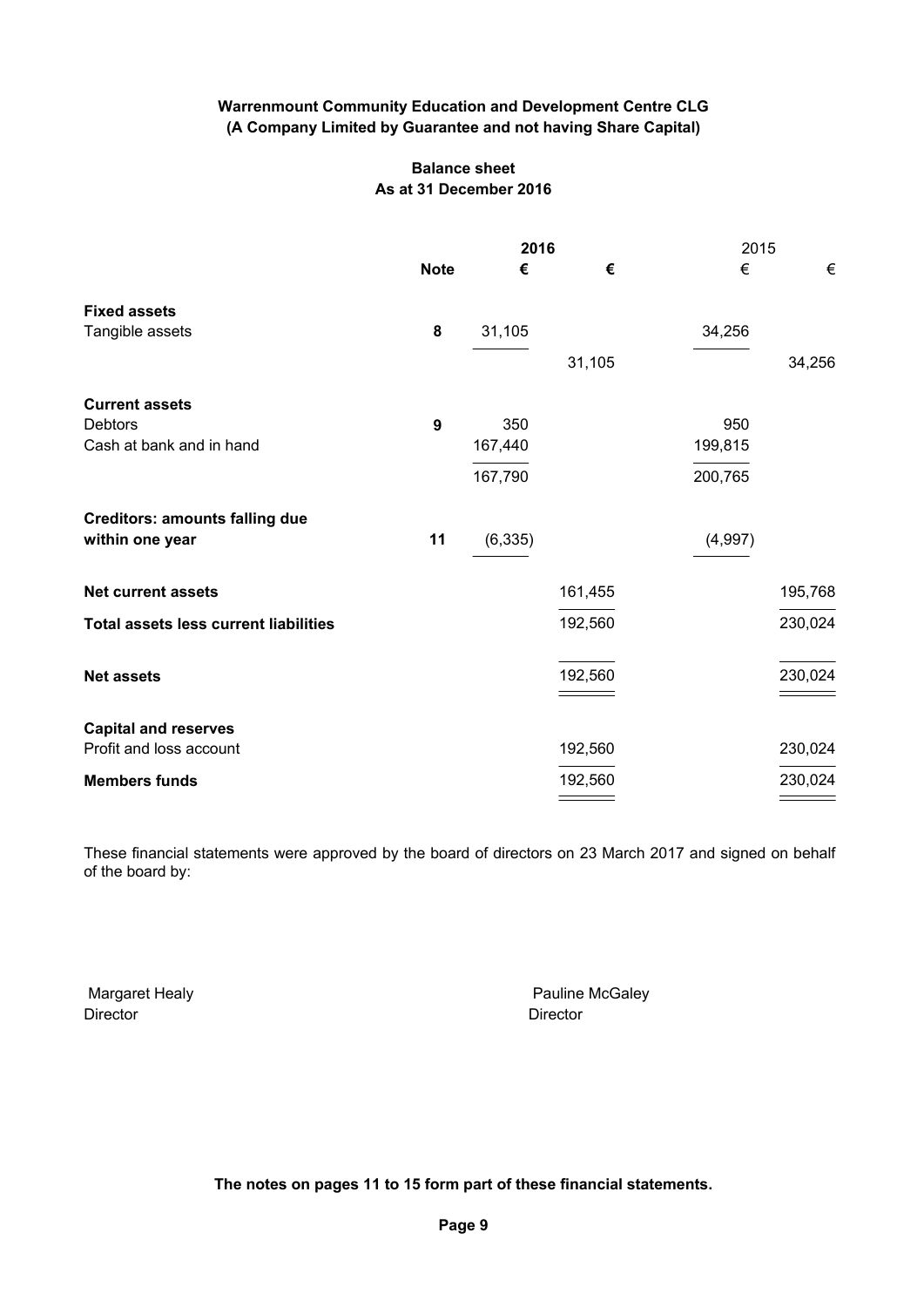# **Statement of cash flows Financial year ended 31 December 2016**

|                                                          |             | 2016      | 2015      |
|----------------------------------------------------------|-------------|-----------|-----------|
|                                                          | <b>Note</b> | €         | €         |
| Cash flows from operating activities                     |             |           |           |
| (Loss)/profit for the financial year                     |             | (37, 464) | 34,357    |
| Adjustments for:                                         |             |           |           |
| Depreciation of tangible assets                          |             | 16,419    | 14,665    |
| Other interest receivable and similar income             |             | (617)     | (548)     |
| Accrued expenses/(income)                                |             | 472       | (276)     |
| Changes in:                                              |             |           |           |
| Trade and other debtors                                  |             | 600       | 7,267     |
| Trade and other creditors                                |             | 866       | (25, 173) |
| Cash generated from operations                           |             | (19, 724) | 30,292    |
| Interest received                                        |             | 617       | 548       |
| Net cash (used in)/from operating activities             |             | (19, 107) | 30,840    |
|                                                          |             |           |           |
| Cash flows from investing activities                     |             |           |           |
| Purchase of tangible assets                              |             | (13, 267) | (24, 428) |
| Net cash used in investing activities                    |             | (13, 267) | (24, 428) |
| Net increase/(decrease) in cash and cash equivalents     |             | (32, 374) | 6,412     |
| Cash and cash equivalents at beginning of financial year | 10          | 199,815   | 193,402   |
| Cash and cash equivalents at end of financial year       | 10          | 167,441   | 199,814   |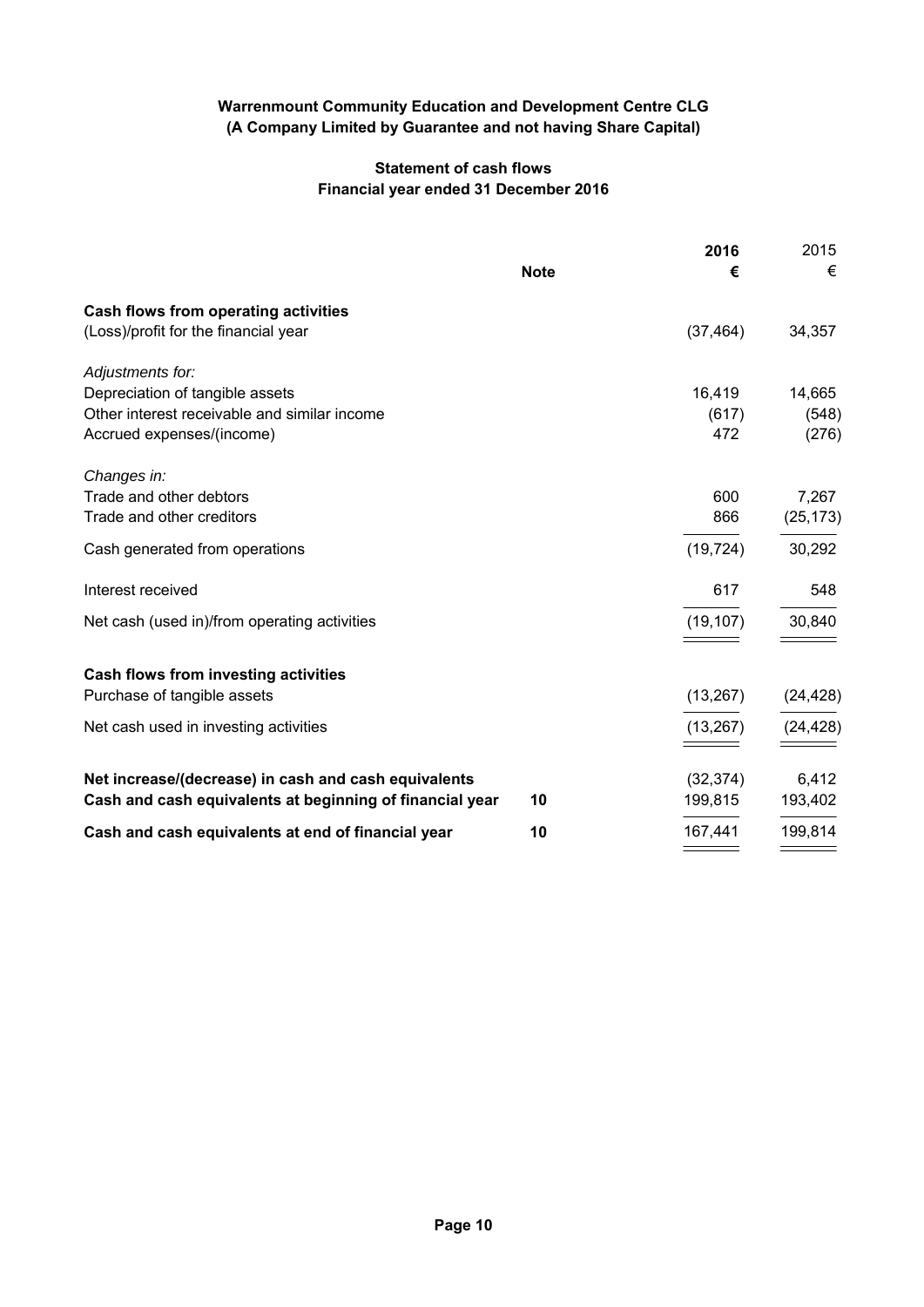### **Notes to the financial statements Financial year ended 31 December 2016**

### **1. Statement of compliance**

These financial statements have been prepared in compliance with FRS 102, 'The Financial Reporting Standard applicable in the UK and Republic of Ireland'.

### **2. Accounting policies**

#### **Basis of preparation**

The Financial Statements are prepared on the going concern basis, under the historical cost convention, and comply with the financial reporting standards of the Financial Reporting Council and promulgated by Chartered Accountants Ireland and the Companies Act 2014.

The financial statements are prepared in Euro, which is the functional currency of the entity.

#### **Going concern**

The continuation of operations is dependent on grants from Public Sector Bodies. The directors believe that funding will continue for the foreseeable future and that the going concern convention is apprporiate to the company.

#### **Turnover**

Incoming resources have been included in the financial statements only when the charity is entitled to the income and the amount can be quantified with reasonable accuracy.

The following specific policies are applied to particular categories of income:

Income received by way of grants, donations and gifts is included in full in the financial statements when receivable.

Grants, where entitlement is not conditional on the delivery of a specific performance by the charity, are recognised when the charity becomes unconditionally entitled to the grant.

Incoming resources from charitable trading activity are accounted for when earned.

Investment income is included when receivable.

#### **Expenditure**

Expenditure is recognised on an accruals basis as a liability is incurred. Expenditure includes any VAT which cannot be fully recovered, and is reported as part of the expenditure to which it relates.

#### **Tangible assets**

Tangible assets are initially recorded at cost, and are subsequently stated at cost less any accumulated depreciation and impairment losses.

#### **Depreciation**

Depreciation is calculated so as to write off the cost or valuation of an asset, less its residual value, over the useful economic life of that asset as follows:

Fittings fixtures and equipment - 20%

If there is an indication that there has been a significant change in depreciation rate, useful life or residual value of tangible assets, the depreciation is revised prospectively to reflect the new estimates.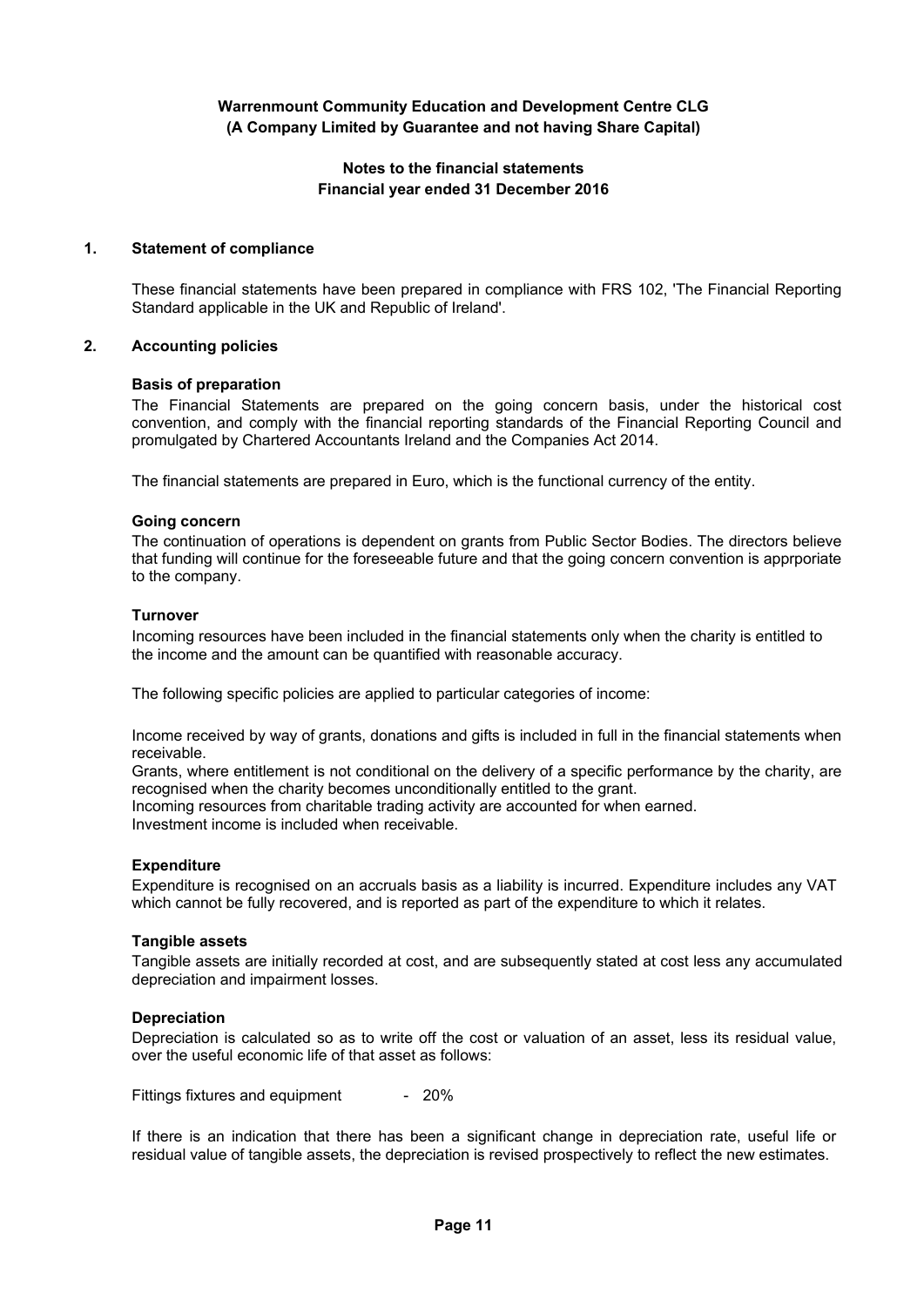### **Notes to the financial statements (continued) Financial year ended 31 December 2016**

#### **Impairment**

A review for indicators of impairment is carried out at each reporting date, with the recoverable amount being estimated where such indicators exist. Where the carrying value exceeds the recoverable amount, the asset is impaired accordingly. Prior impairments are also reviewed for possible reversal at each reporting date.

### **Financial instruments**

A financial asset or a financial liability is recognised only when the company becomes a party to the contractual provisions of the instrument.

Basic financial instruments are initially recognised at the transaction price, unless the arrangement constitutes a financing transaction, where it is recognised at the present value of the future payments discounted at a market rate of interest for a similar debt instrument.

Debt instruments are subsequently measured at amortised cost.

### **Taxation**

No charge to current or deferred taxation arises as the charity has been granted charitable status under Sections 207 and 208 of the Taxes Consolidation Act 1997, Charity No CHY 14856.

### **3. Limited by guarantee**

The company is limited by guarantee, not having a share capital and consequently the liability of members is limited, subject to an undertaking by each member to contribute to the net assets or liabilities of the company on winding up such amounts as may be required not exceeding €1.00 (One Euro).

### **4. Turnover**

Turnover arises from:

|                             | 2016    | 2015    |
|-----------------------------|---------|---------|
|                             | €       | €       |
| Classes & registration fees | 8,620   | 11,190  |
| Coffee shop income          | 11,833  | 11,799  |
| Grants                      | 209,500 | 187,383 |
| Other income                | 6,766   | 60,395  |
|                             | 236,719 | 270,767 |
|                             |         |         |

The whole of the turnover is attributable to the principal activity of the company wholly undertaken in Ireland.

### **5. Operating (loss)/profit**

Operating (loss)/profit is stated after charging/(crediting):

|                                 | 2016   | 2015   |
|---------------------------------|--------|--------|
|                                 |        | €      |
| Depreciation of tangible assets | 16.419 | 14,665 |
|                                 |        |        |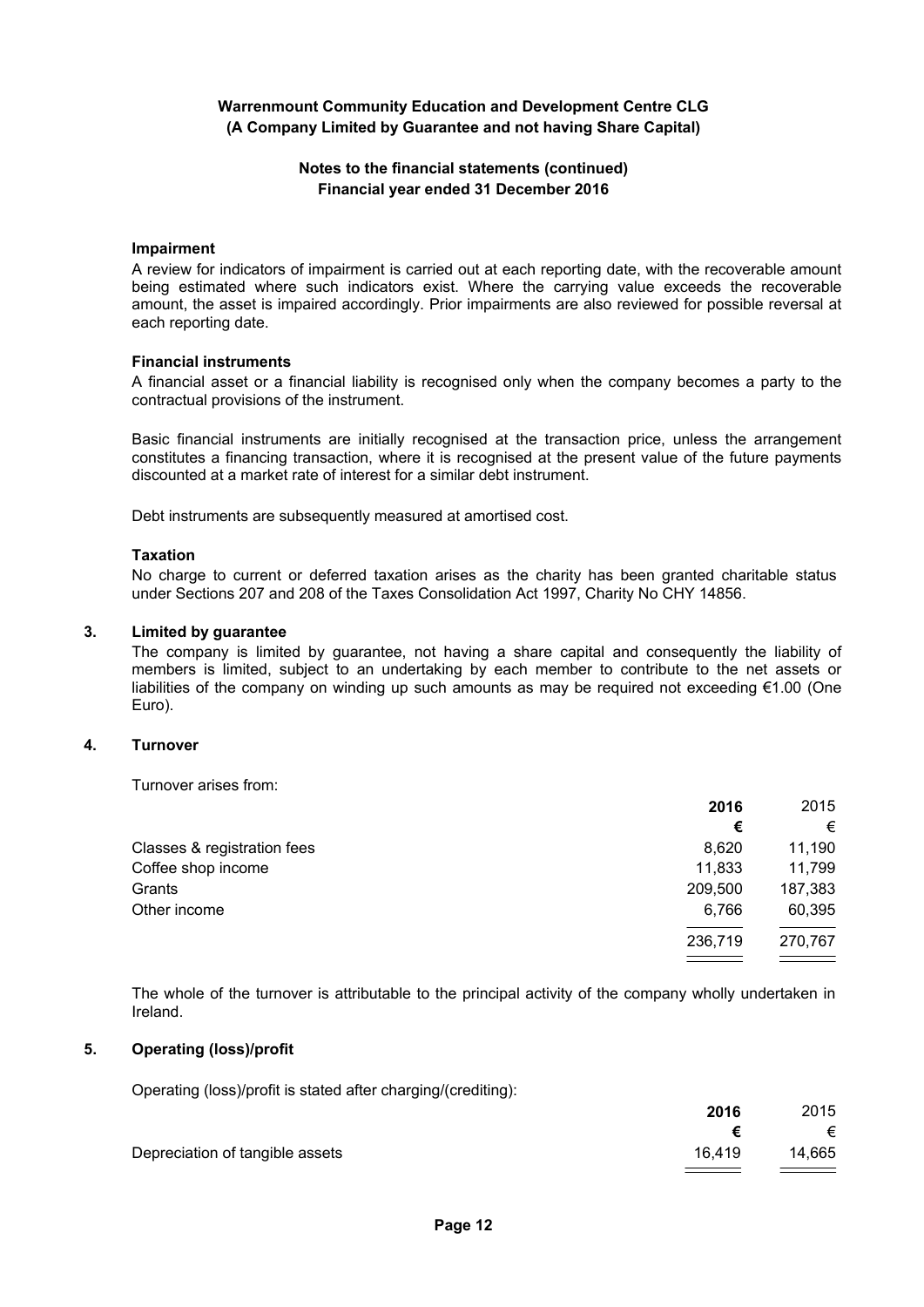## **Notes to the financial statements (continued) Financial year ended 31 December 2016**

### **6. Staff costs**

The average number of persons employed by the company during the financial year, including the directors, was as follows:

|                | 2016                     | 2015           |
|----------------|--------------------------|----------------|
|                | <b>Number</b>            | Number         |
| Café staff     |                          | 1              |
| Administrative | 2                        | $\overline{2}$ |
| <b>Tutors</b>  | 11                       | 10             |
| CE scheme      | $\overline{\phantom{a}}$ | 1              |
|                | 14                       | 14             |

The aggregate payroll costs incurred during the financial year were:

|         | €       |
|---------|---------|
| 218.235 | 187,743 |
| 20,772  | 17,353  |
| 239,007 | 205,096 |
|         |         |

### **7. Other interest receivable and similar income**

|               | 2016 | 2015 |
|---------------|------|------|
|               |      | €    |
| Bank deposits | 617  | 548  |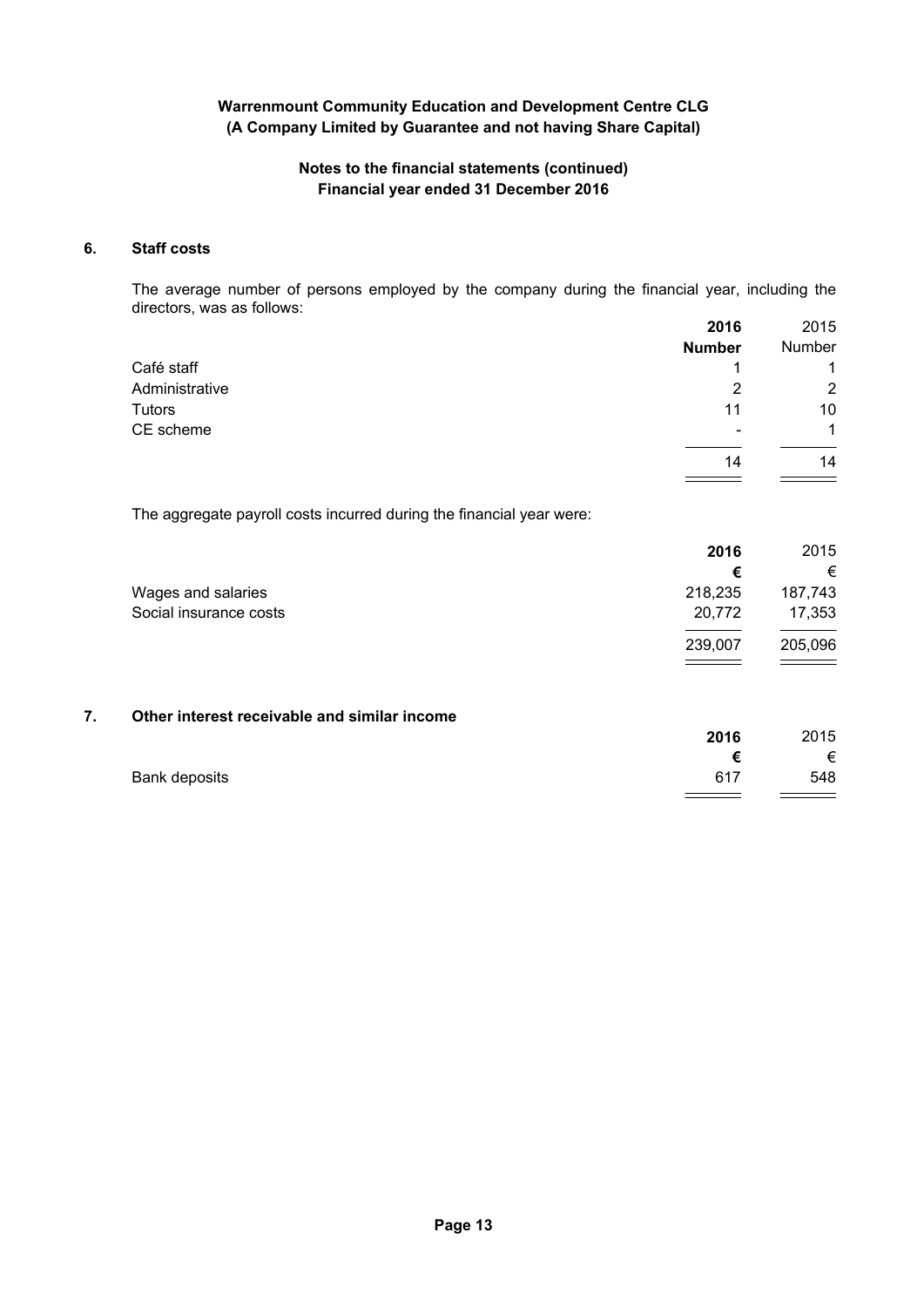# **Notes to the financial statements (continued) Financial year ended 31 December 2016**

## **8. Tangible assets**

|                                                            | Fixtures,<br>fittings and<br>equipment | <b>Total</b>      |
|------------------------------------------------------------|----------------------------------------|-------------------|
|                                                            | €                                      | €                 |
| Cost<br>At 1 January 2016                                  | 276,018                                | 276,018           |
| Additions                                                  | 13,267                                 | 13,267            |
| At 31 December 2016                                        | 289,285                                | 289,285           |
|                                                            |                                        |                   |
| <b>Depreciation</b><br>At 1 January 2016<br>Charge for the | 241,761                                | 241,761           |
| financial year                                             | 16,419                                 | 16,419            |
| At 31 December 2016                                        | 258,180                                | 258,180           |
| <b>Carrying amount</b>                                     |                                        |                   |
| At 31 December 2016                                        | 31,105                                 | 31,105            |
|                                                            | Fixtures,<br>fittings and<br>equipment | Total             |
|                                                            | €                                      | €                 |
| Cost                                                       |                                        |                   |
| At 1 January 2015<br>Additions                             | 251,589<br>24,428                      | 251,589<br>24,428 |
| At 31 December 2015                                        | 276,017                                | 276,017           |
| <b>Depreciation</b>                                        |                                        |                   |
| At 1 January 2015<br>Charge for the                        | 227,096                                | 227,096           |
| financial year                                             | 14,665                                 | 14,665            |
| At 31 December 2015                                        | 241,761                                | 241,761           |
| <b>Carrying amount</b>                                     |                                        |                   |
| At 31 December 2015                                        | 34,256                                 | 34,256            |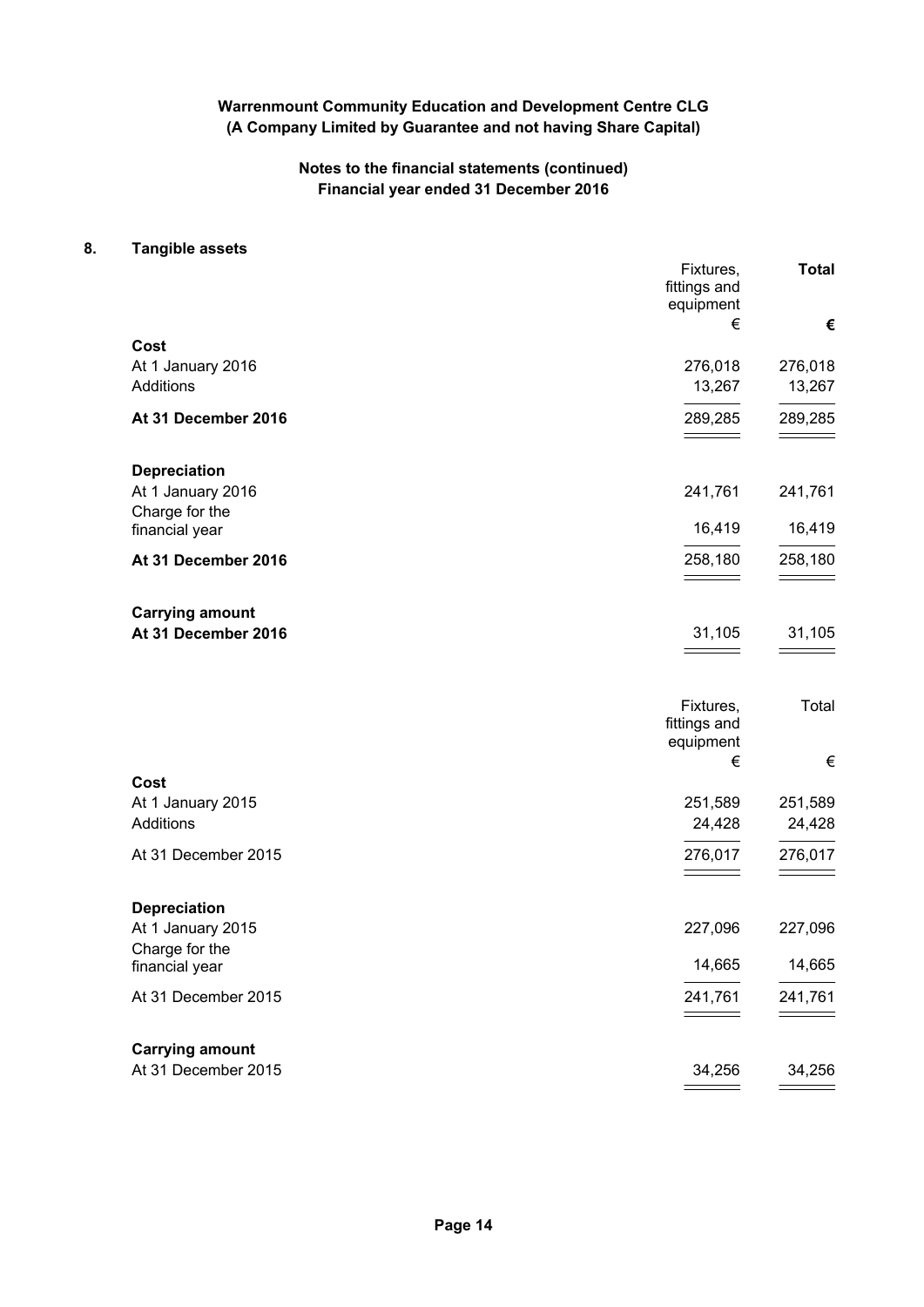# **Notes to the financial statements (continued) Financial year ended 31 December 2016**

### **9. Debtors**

|     |                                                                               | 2016     | 2015     |
|-----|-------------------------------------------------------------------------------|----------|----------|
|     | Other debtors                                                                 | €<br>350 | €<br>950 |
|     |                                                                               |          |          |
| 10. | <b>Cash and cash equivalents</b>                                              |          |          |
|     |                                                                               | 2016     | 2015     |
|     |                                                                               | €        | €        |
|     | Cash at bank and in hand                                                      | 167,440  | 199,815  |
| 11. | Creditors: amounts falling due within one year                                |          |          |
|     |                                                                               | 2016     | 2015     |
|     |                                                                               | €        | €        |
|     | Tax and social insurance:                                                     |          |          |
|     | PAYE and social welfare                                                       | 4,859    | 3,993    |
|     | Accruals                                                                      | 1,476    | 1,004    |
|     |                                                                               | 6,335    | 4,997    |
|     |                                                                               |          |          |
| 12. | <b>Financial instruments</b>                                                  |          |          |
|     | The carrying amount for each category of financial instruments is as follows: |          |          |
|     |                                                                               | 2016     | 2015     |
|     |                                                                               | €        | €        |
|     | Financial assets that are debt instruments measured at amortised cost         |          |          |
|     | Other debtors                                                                 | 350      | 950      |
|     | Cash at bank and in hand                                                      | 167,440  | 199,815  |
|     | Financial liabilities measured at amortised cost                              |          |          |
|     | Other creditors                                                               | 6,335    | 4,997    |
|     |                                                                               |          |          |

# **13. Approval of financial statements**

The board of directors approved these financial statements for issue on 23 March 2017.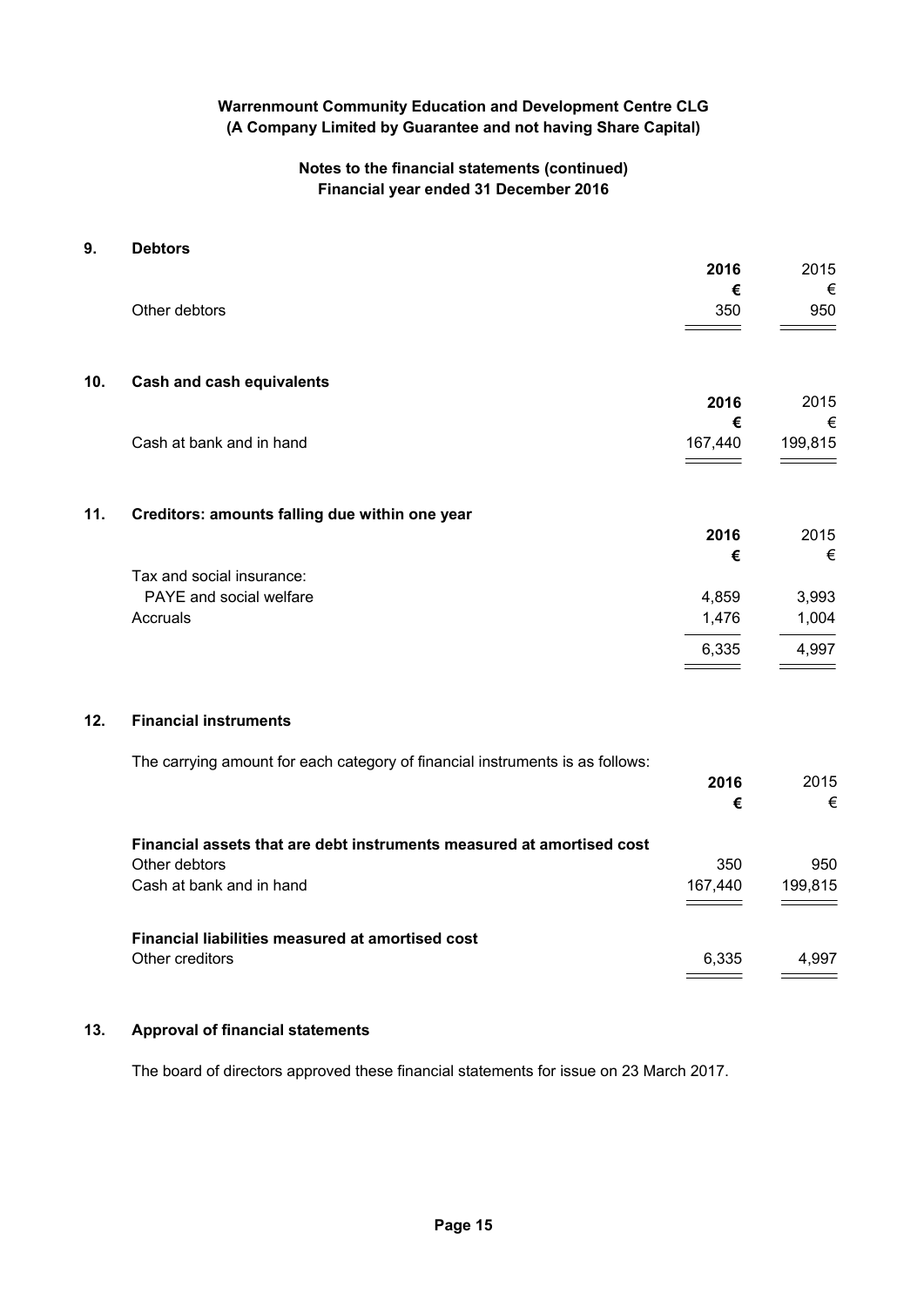**The following pages do not form part of the statutory accounts.**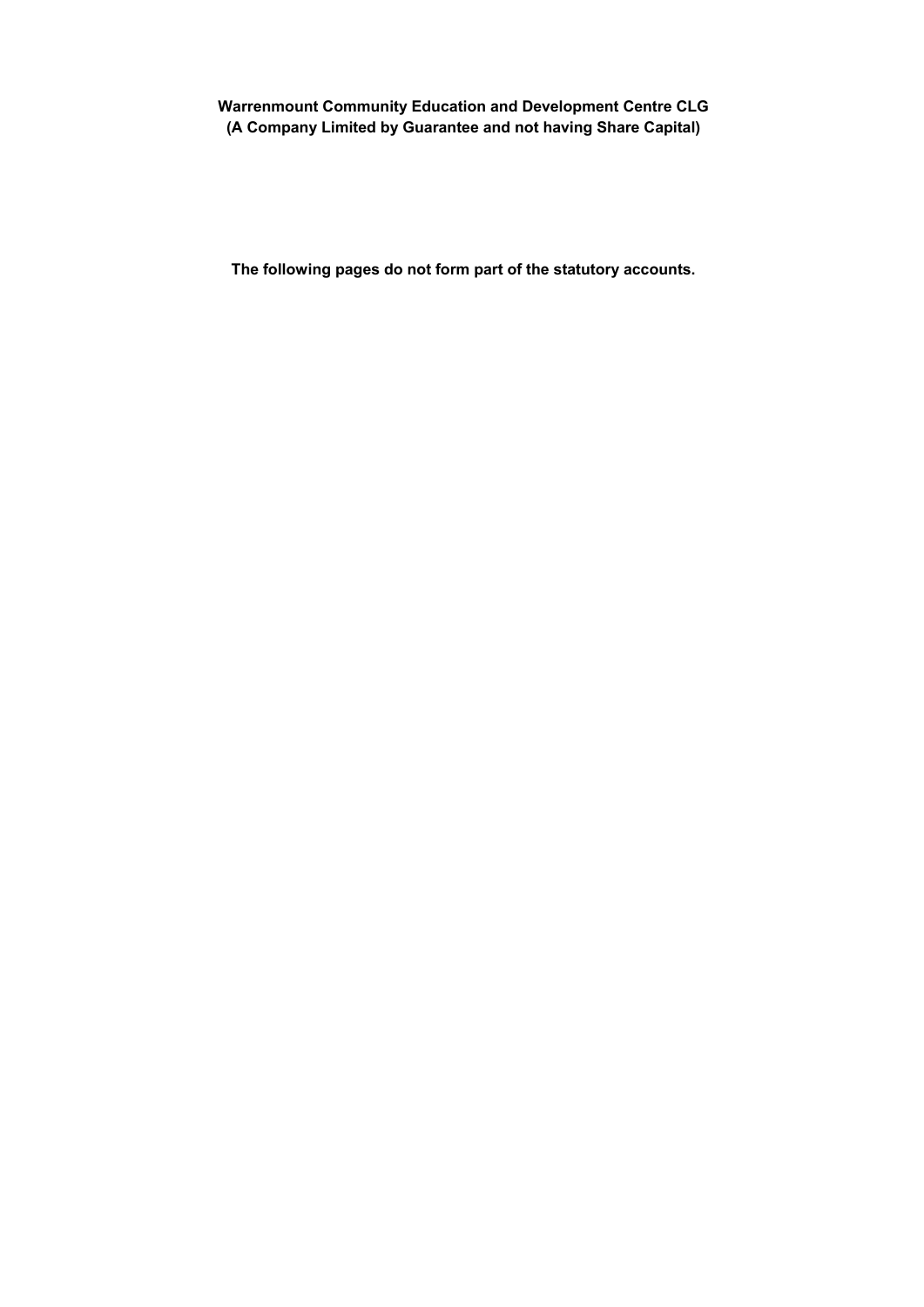# **Appendix 1: Detailed Income & Expenditure Account for the year ended 31 December 2016**

|                                                                     | 2016<br>€        | 2015<br>€         |
|---------------------------------------------------------------------|------------------|-------------------|
| <b>Income</b>                                                       |                  |                   |
| CDETB - Dept. of Education & Skills Core grant                      | 187,500          | 142,100           |
| CDETB - BTEI grant                                                  | 22,000           | 22,000            |
| Dept of Social Protection grants - Community Employment (CE) scheme | 0                | 18,484            |
| Department of Social Protection                                     | 0                | 4,799             |
| Classes & registration fees                                         | 8,620            | 11,190            |
| Coffee shop                                                         | 11,833           | 11,799            |
| Other income                                                        | 6,766<br>236,719 | 60,395<br>270,767 |
|                                                                     |                  |                   |
| <b>Expenditure</b>                                                  |                  |                   |
| Wages & salaries - Core grant, BTEI, J1 & Centre Café Manager       | 218,235          | 171,828           |
| Employer's PRSI                                                     | 20,772           | 16,561            |
| CE scheme wages                                                     | 0                | 15,915            |
| CE scheme employer's PRSI                                           | 0                | 792               |
| CE scheme materials                                                 | 0                | 574               |
| CE scheme training                                                  | 0                | 400               |
| CE scheme insurance                                                 | 0                | 62                |
| Education & course costs                                            | 2,607            | 2,775             |
| Coffee shop - direct costs                                          | 4,425            | 5,855             |
| Insurance                                                           | 143              | 61                |
| Repairs and maintenance                                             | 2,314            | 897               |
| Cleaning materials & services                                       | 1,120            | 0                 |
| Stationery, postage, & advertising                                  | 4,194            | 1,794             |
| Telephone                                                           | 872              | 1,305             |
| Computer costs                                                      | 1,229            | 895               |
| Travelling expenses                                                 | 198              | 95                |
| Membership & subscription fees                                      | 70               | 50                |
| Professional fees                                                   | 360              | 607               |
| Audit                                                               | 1,476            | 984               |
| Bank charges                                                        | 347              | 449               |
| General expenses                                                    | 20               | 394               |
| Depreciation on FF & equipment                                      | 16,419           | 14,665            |
|                                                                     | 274,800          | 236,958           |
| Interest received                                                   | 617              | 548               |
| Operating (deficit)/surplus                                         | (37, 464)        | 34,357            |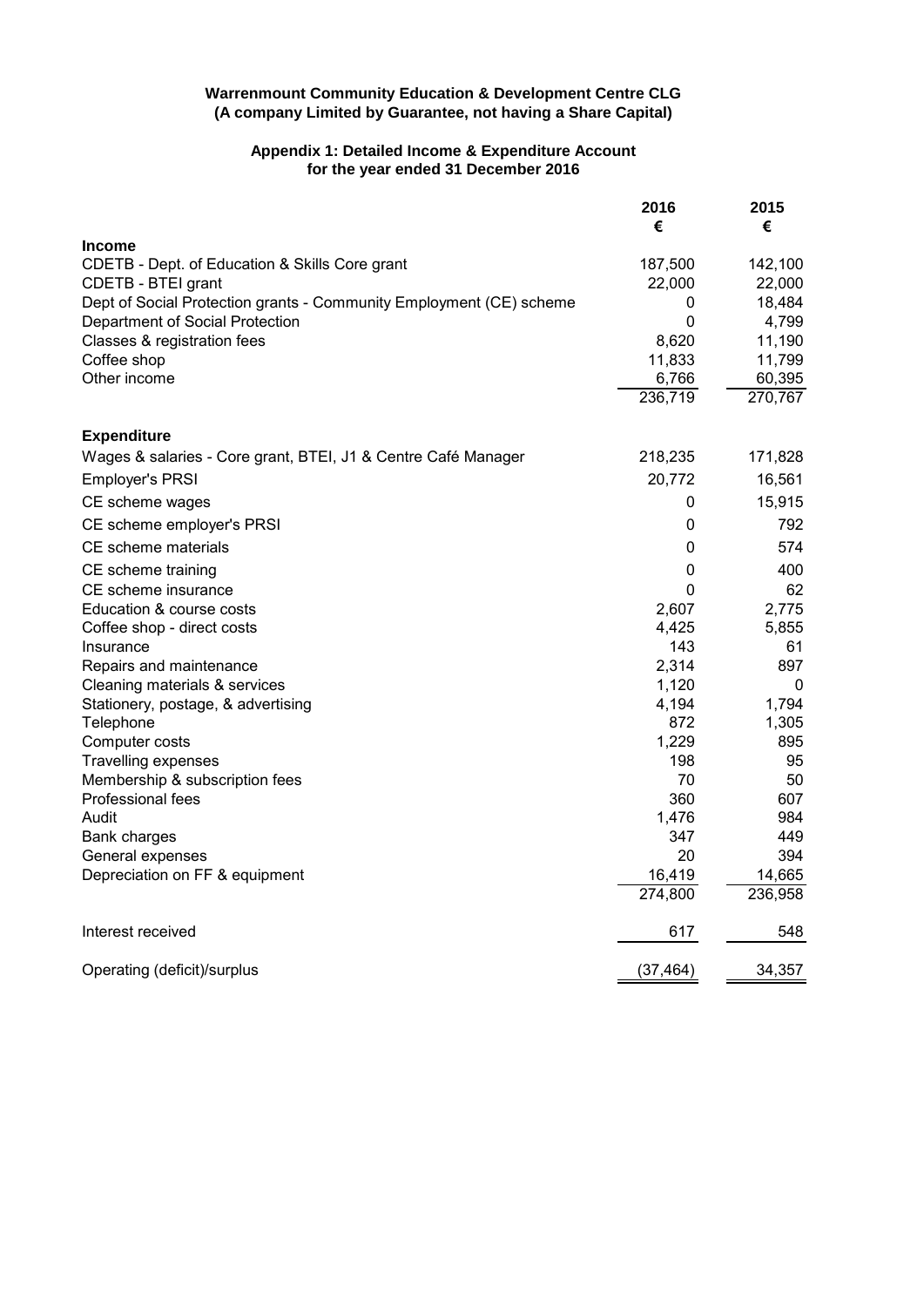## **Appendix 2: Detailed Grant income & Expenditure Account for the year ended 31 December 2016**

|                                                | 2016<br>€ | 2015<br>€ |
|------------------------------------------------|-----------|-----------|
| <b>Income</b>                                  |           |           |
| CDETB - Dept. of Education & Skills Core grant | 187,500   | 142,100   |
| CDETB - Back to Education                      | 22,000    | 22,000    |
|                                                | 209,500   | 164,100   |
| <b>Expenditure</b>                             |           |           |
| Wages & salaries - Tutor and adminsistration)  | 209,500   | 164,100   |
| <b>Operating surplus</b>                       | 0         | 0         |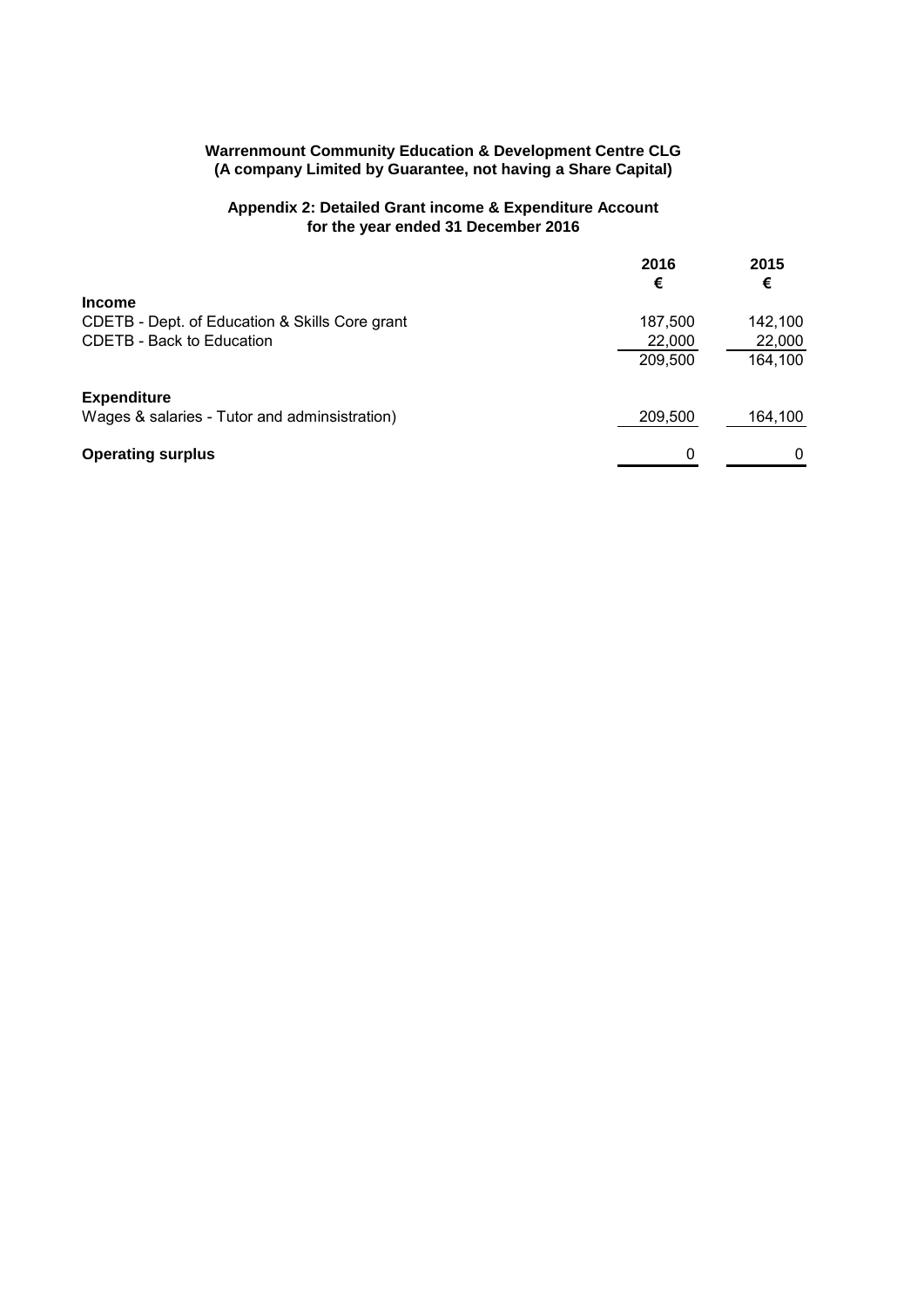**Appendix 3: Detailed Grant Information in accordance with the Requirements for Grants and Grants-in-Aid as per the Department of Finance issued Circular 13/2014 for the year ended 31 December 2016** 

| Grant 1                                                                                        |                                                       |  |
|------------------------------------------------------------------------------------------------|-------------------------------------------------------|--|
| Agency                                                                                         | City of Dublin Education and Training<br><b>Board</b> |  |
| <b>Sponsoring Government Dept</b>                                                              | Dept. of Education & Skills / SOLAS                   |  |
| <b>Grant Programme</b>                                                                         | Dept. of Education & Skills / SOLAS Core<br>grant     |  |
| Purpose of the Grant                                                                           | Pay (tutor and centre administration)                 |  |
| <b>Total Grant</b>                                                                             | €187,500                                              |  |
| Grant taken to income in the period<br>$\overline{\phantom{a}}$<br>Cash received in the period | €187,500<br>€187,500                                  |  |
| Any grant amounts deferred or due<br>$\overline{\phantom{a}}$<br>at the period end             | €0                                                    |  |
| Expenditure                                                                                    | €187,500                                              |  |
| Term                                                                                           | Expires 31 December 2016                              |  |
| Received year end                                                                              | 31-Dec-16                                             |  |
| <b>Capital Grant</b>                                                                           | Nil                                                   |  |
| Restriction on use                                                                             | Support for staff wages and operating costs           |  |
| <b>Tax Clearance</b>                                                                           | Yes                                                   |  |
|                                                                                                |                                                       |  |